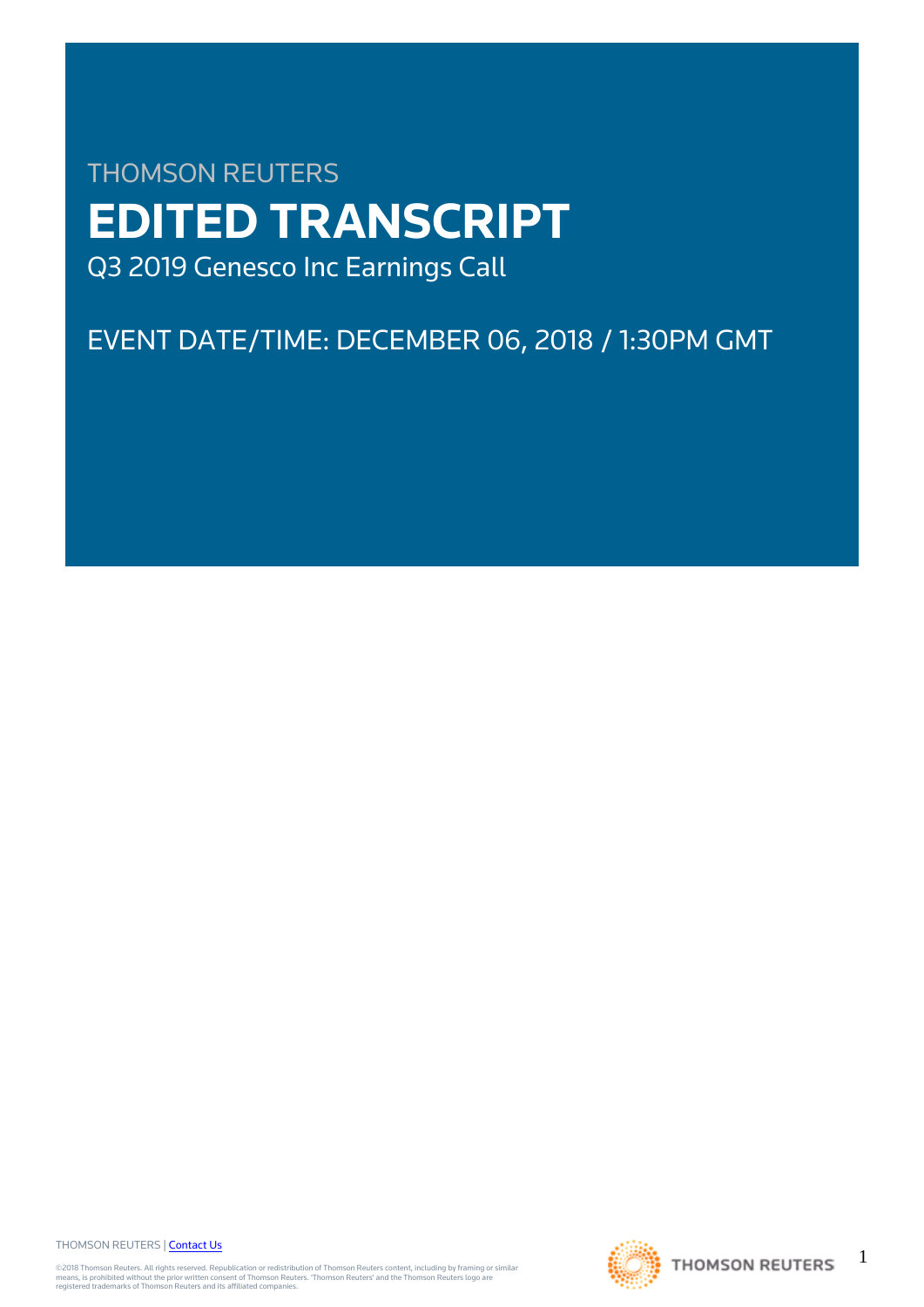## **CORPORATE PARTICIPANTS**

**Mimi Eckel Vaughn** Genesco Inc. - Senior VP of Finance & CFO **Robert J. Dennis** Genesco Inc. - Chairman, President & CEO

## **CONFERENCE CALL PARTICIPANTS**

**Christian Michael Yonkoski** Piper Jaffray Companies, Research Division - Research Analyst **Janine M. Stichter** Jefferies LLC, Research Division - Equity Associate **Jonathan Robert Komp** Robert W. Baird & Co. Incorporated, Research Division - Senior Research Analyst **Laurent Andre Vasilescu** Macquarie Research - Consumer Analyst **Mitchel John Kummetz** Pivotal Research Group LLC - Senior Analyst of Footwear, Apparel Vendors and Retailers

## **PRESENTATION**

#### **Operator**

Good day, everyone, and welcome to the Genesco Third Quarter Fiscal 2019 Conference Call. Just a reminder, today's call is being recorded.

Participants on the call expect to make forward-looking statements. These statements reflect the participants' expectations as of today, but actual results could be different. Genesco refers you to this morning's earnings release and to the company's SEC filings, including the most recent 10-Q filing for some of the factors that could cause differences from the expectations reflected in the forward-looking statements made during the call today.

Participants also expect to refer to certain adjusted financial measures during the call. All non-GAAP financial measures referred to in the prepared remarks are reconciled to their GAAP counterparts in the attachments to this morning's press release and in schedules available on the company's homepage under Investor Relations, in the quarterly earnings section.

I will now turn the call over to Bob Dennis, Genesco's Chairman, President and Chief Financial Officer (sic) [Chief Executive Officer]. Please go ahead, sir.

# **Robert J. Dennis Genesco Inc. - Chairman, President & CEO**

Good morning, and thank you for being with us. I'm joined today by our Chief Financial Officer, Mimi Vaughn.

The ongoing strength of our U.S. footwear businesses again drove an acceleration in comparable sales on a sequential basis. Third quarter consolidated comps increased 4%. Our strongest quarterly comp performance in more than 2.5 years, besting the 3% gain we posted in the second quarter.

Importantly, after turning positive last quarter for the first time in 2 years, our brick-and-mortar performance continued to improve with store comps up 4%, fueled by stronger store traffic. E-commerce sales also accelerated, increasing 9% on the heels of a Q2 gain as direct continued strong multiyear run.

Our overall comp result was shaped by strong results at Journeys and Johnston & Murphy, both of which have delivered exceptional comp performances in each quarter of the year thus far. While still in negative territory, Lids comps once again showed sequential improvement as the business continues its recovery from the double-digit decline it posted in last year's fourth quarter. Likewise, Schuh's comps rebounded somewhat from their more negative levels but remained under pressure from the challenging selling environment in the U.K.

For both Lids and Schuh, additional promotional activity in Q3 generated positive consumer response, driving incremental sales and gross margin dollars and keeping inventories clean. Even with the strong comp result, total sales for the quarter were down year-over-year due primarily to the calendar shift from last year's 53rd week that moved a strong Back-to-School week out of the third quarter and in to the second.

#### THOMSON REUTERS | [Contact Us](https://my.thomsonreuters.com/ContactUsNew)

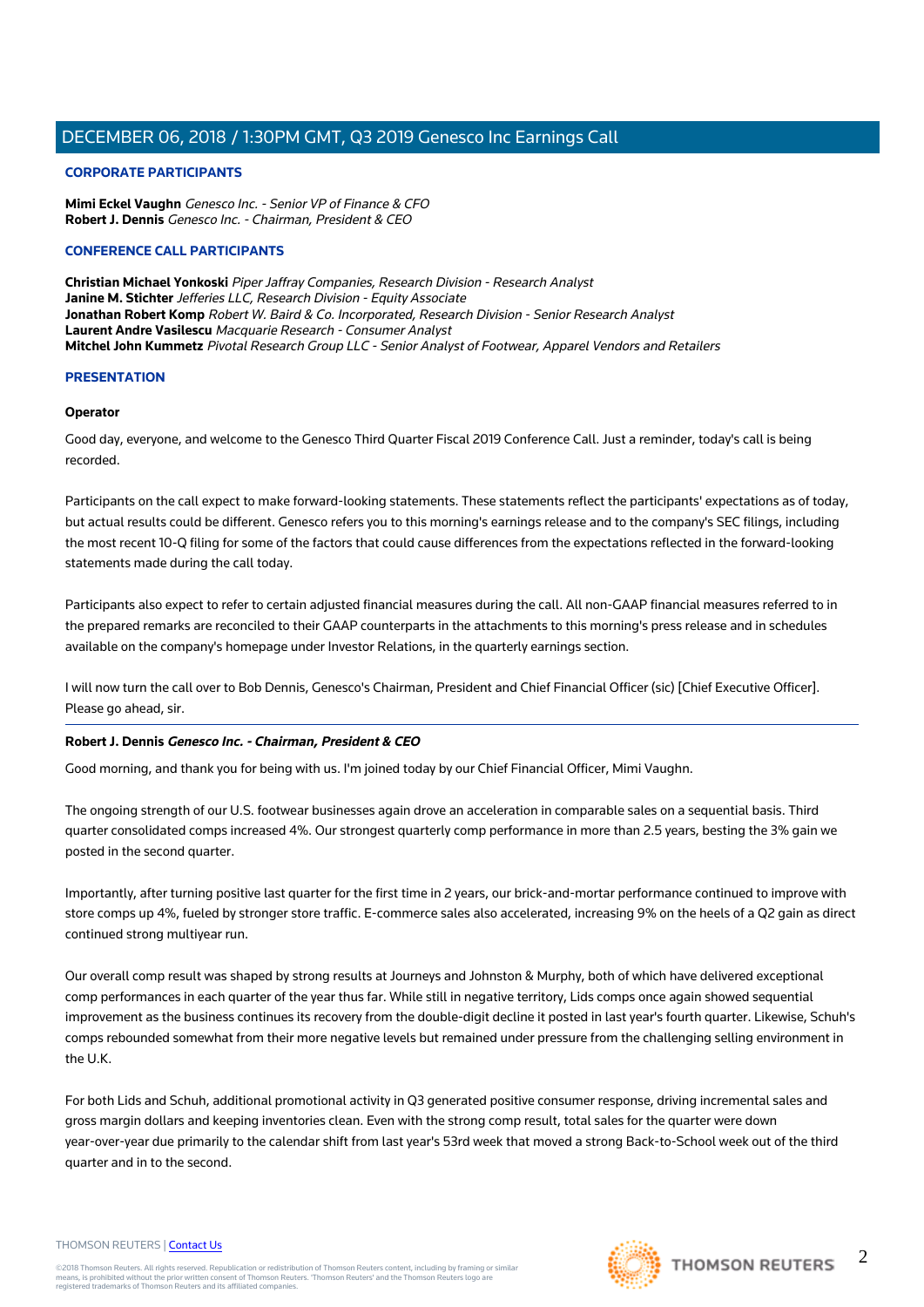Mimi will cover the financials in more detail later in the call, but I want to highlight that we accrued significantly more bonus expense during the quarter than in the year-ago period. In addition, a shift in the timing of catalog expenses due to new revenue recognition standards also drove expenses higher in the quarter. Without these 2 items, even with lower sales, operating income would've been a little above last year's level, thanks to the cost saving measures we've implemented this year. The combination of strong comps, lower sales and the bonus in catalog expenses resulted in third quarter adjusted EPS of \$0.95, which was ahead of our expectations by a few pennies.

In addition, with the Black Friday weekend now behind us, consolidated November comps have picked up a little from Q3 levels, getting Q4 off to a solid start. For the Black Friday weekend itself, starting on Thursday through Cyber Monday, we were pleased with our results overall. Comps in total were up thanks to the strong performance of our U.S. businesses led by footwear. Both our stores and e-commerce channels were up. The strength across our U.S. footwear and headwear brick-and-mortar locations in particular was noteworthy. Across the pond versus a very robust comparison from last year, Schuh's Black Friday performance was disappointing against the backdrop of apparel and footwear discounting that has existed for several months in the U.K., even bigger sale offerings were not enough to spur the consumer to purchase as much as we had hoped for.

Looking at the performance of each of our businesses in Q3, starting with Journeys, the strong momentum in August we described on our last call continued through the end of the Back-to-School season. The current product assortment, which is diverse in terms of styles, brands and franchises within the fashion, athletic and casual categories, continues to resonate strongly with Journeys' teen customers. And as the weather turned colder, post Back-to-School boot sales picked up and helped deliver a strong finish to the quarter. Both store and e-commerce comps were nicely positive, which led to a high single-digit total comp gain and a solid improvement in year-over-year profitability.

On the strength of boot sales, Journeys momentum had carried into the fourth quarter and the start of the holiday selling period against last year's most challenging comp comparisons.

Johnston & Murphy sustained its streak of strong performances by posting a double-digit comp gain, it's highest quarterly increase in more than 3 years.

Consumer response to J&M's on trend, casual footwear and apparel offerings continues to drive higher conversions and strong sell-through, both in stores and online. J&M's recent improvement stems from -- in large part from team's success pivoting from a dress footwear resource into a lifestyle brand that spans multiple categories. In fact J&M's sport-casual assortment with a variety of uppers on athletic-inspired bottoms is currently what's driving the double-digit growth of its footwear business.

Similar to last quarter, a very strong contribution from J&M's robust retail performance was offset in part by headwinds and its wholesale business. J&M's wholesale business experienced both sales and profit pressure as the business anniversary-ed some large one-time selling programs that were not repeated this year.

At the same time, the shift to catalog expenses, I mentioned earlier, also had a negative impact on third quarter profitability. J&M's momentum has continued in Q4 against last year's most challenging comp comparisons.

While Lids negative comp trend persisted in Q3, the decline was an improvement over Q2, which has moderated substantially from Q1 and last year's Q4 levels. The 5-game Red Sox World Series win over the Dodgers did not match the success of Houston's 7-game win last year, nor was the overall playoff line up as beneficial to sales in 2018 as it was the previous season.

Compared with a year ago, however, our NFL business has improved. Specifically in Q3, NFL sales were up a bit over last year and Q4 sales have accelerated further as the season has advanced and exciting teams and players have strengthened the lineup. This improvement has been driven by headwear, including the well-received debut of the NFL Logo Element series, and more recently, jersey sales. We are encouraged by this momentum and there is still significant opportunity for sales to grow before reaching historically higher levels.

#### THOMSON REUTERS | [Contact Us](https://my.thomsonreuters.com/ContactUsNew)

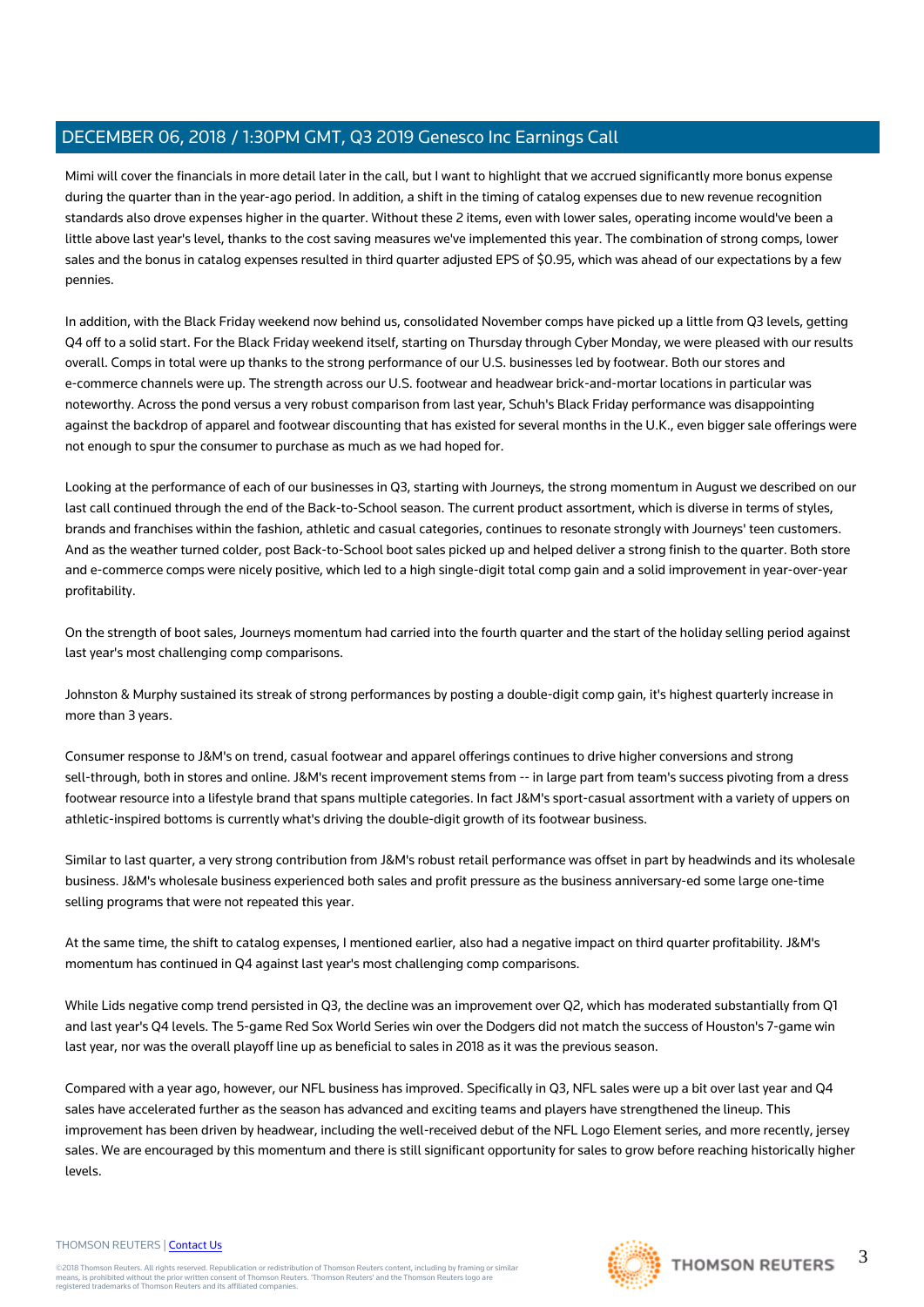Lids, particularly the hat business, continues to struggle from a lack of store traffic. In an effort to improve upon this, Lids increased its promotional activity during Q3 and it had the desired effect, although we did give back some of the benefit in margin rate.

All in all, Lids' business remains challenging. However, thanks to increased merchandise discounts, some of the hit to gross margin was mitigated, and SG&A deleverage on a negative comp wasn't as pronounced as it would've been without store closings and aggressive efforts to manage costs.

As we've noted before, headwear is currently between trends, which we believe is the major driver of the lower traffic. We also believe Lids, as the category leader, positioned for the type of strong rebound that Journeys is now benefiting from once a new fashion driver emerges.

Our long history with Lids hat store shows over more than a decade and a half store 4-wall profit in the teens during the fashion troughs and in the 20s at the peaks, which demonstrates great ability to cycle through trends successfully. History points to a rebound when headwear again becomes a fashion driver and it is a matter of time until that happens.

And now just a word about the process of exploring the possible sale of Lids. We are still working diligently and believe we still have a reasonable prospect of accomplishing a sale. It goes without saying that this process has taken longer than we anticipated at the outset. If we ultimately determined we are not able to complete a sale on acceptable terms, we will announce that decision. We do remain convinced of the potential of the core of the Lids business, and therefore, in the event we don't sell, we'll be immediately focused on the plan to realize that potential and significantly enhance profitability of the business. But as we've said before, this is all we will be able to say about this process on the call today.

Now turning to Schuh. The continued negative comp results, although better than recent quarters, reflects what remains a challenging selling environment for footwear and apparel in the U.K. The U.K. consumer continues to be very price conscious and motivated to purchase mainly items that are on sale. Full-priced selling has been limited to a handful of specific products that are in high demand. In response, Schuh has stepped up its promotional activity to help drive traffic to its stores and website and liquidate inventory. One example is the mid-season sale, Schuh ran in the last 2 weeks of October. Not only did this sale turn what had been a negative store traffic to a positive, but the Lids saw sell-through of sale merchandise that exceeded expectations underscoring how much appetite from the consumer there is for sale product in between typical promotional periods. Like Lids, this tactic benefited Q3 comps but pressured margins.

In addition, certain vendors' decisions to pursue a scarcity model, limiting supply of some top-selling styles continued to impact Schuh's business. Although U.K.'s retail sales in general were good this summer, they were concentrated in basic categories, like food and drink, while many fashion retailers on the High Street struggled with the sluggish demand for footwear and apparel amid heavy discounting. A sharp slowdown in consumer spending this fall with a transitory pickup in inflation that affected household discretionary income and a drop in consumer confidence as Brexit progress faltered, cooled retail sales and put even more pressure on the already struggling footwear and apparel category. As a result, we anticipate a challenging and promotional holiday season in the U.K. and Black Friday results have already validated this expectation.

So in summary in Q3, we delivered our strongest quarterly comp gain in more than 2.5 years, fueled by the continued strength of our U.S. footwear business. This performance allowed us to deliver EPS a few cents ahead of our internal plan.

Now with respect to outlook, as I said earlier, Black Friday results in total were positive and November comps overall have given us a really good start to Q4. While we are optimistic about continued strength in Journeys and Johnston & Murphy, the persistent negative comps at Schuh and Lids keep us cautious for the balance of the year with a greater part of holiday shopping still ahead of us. We are narrowing our adjusted earnings per share range to \$3.10 to \$3.40 and reiterating our belief that something close to the middle of the range continues to reflect where we would come out for the year. This guidance includes the impact of Lids as if it were owned by us for the entire year. Mimi we will talk further about some of the upside and downside potential in this range.

And with that, let me turn it over to her to go over the financials and guidance in more detail.



## THOMSON REUTERS | [Contact Us](https://my.thomsonreuters.com/ContactUsNew)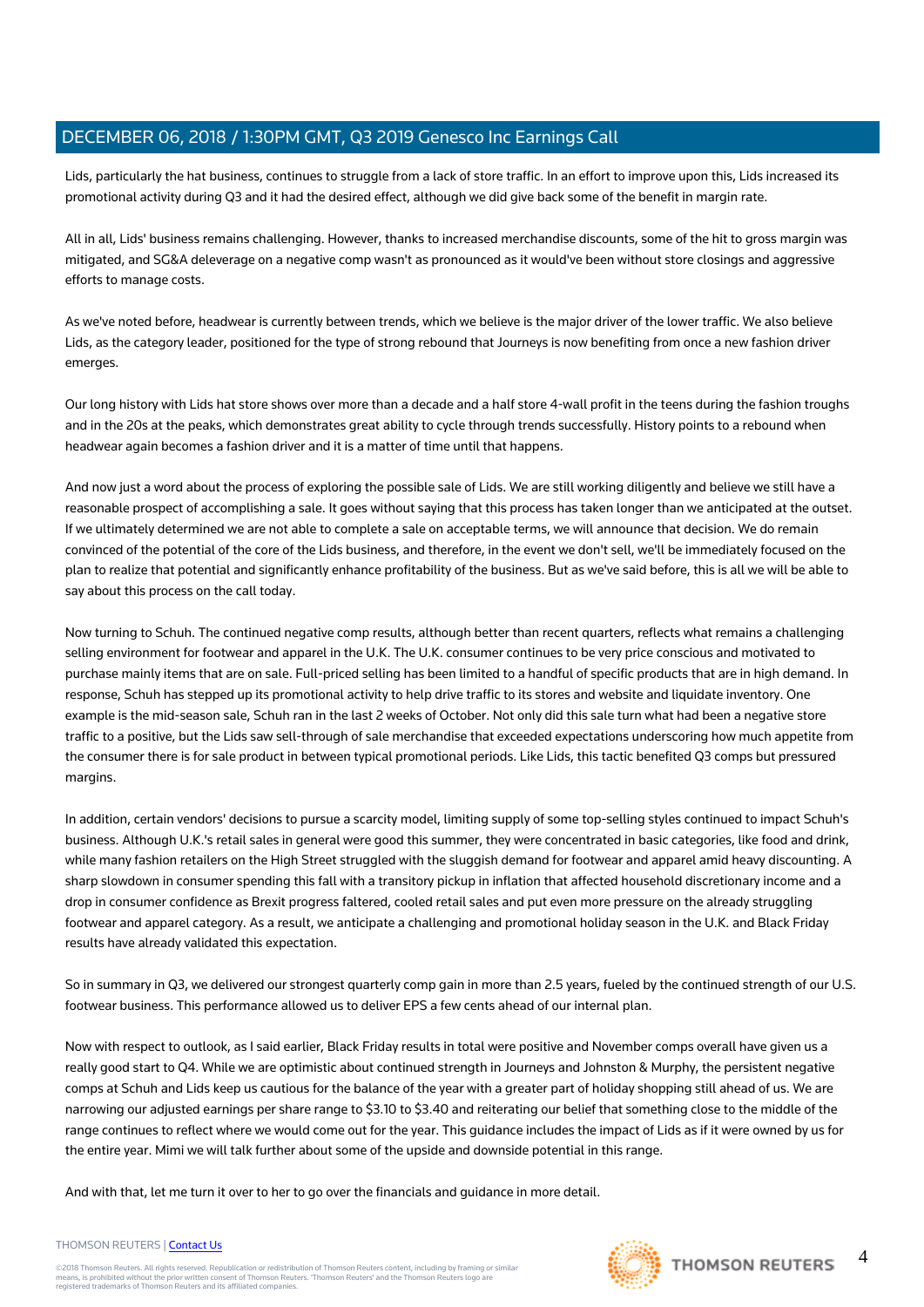# **Mimi Eckel Vaughn Genesco Inc. - Senior VP of Finance & CFO**

Thanks, Bob. Good morning, everyone. We've posted more information in a brief presentation summarizing results and guidance in our CFO commentary that you can access online at our website. Journeys' strong performance in Q3 helped moderate decreases in our other businesses to deliver adjusted EPS of \$0.95 versus \$1.02 last year.

As Bob mentioned, in spite of strong comps, total sales were down largely due to the calendar shift that dropped a strong week of Back-to-School sales out of the quarter. Stronger sales and more leverage than expected and higher gross margins than last year helped to offset the higher bonus and catalog expenses, and we achieved earnings that surpassed what we had planned.

Q3 consolidated revenue was down 1% to \$713 million, including the move of out of the quarter of the Back-to-School week, which represented around \$20 million of sales. Our top line was also impacted by lower foreign exchange rates versus the dollar, net store closures and lower wholesale sales. Consolidated comps were up 4% with store comps up 4% and direct comps up 9%. Store comps were nicely positive for Journeys and J&M and overall accelerated from positive 2% last quarter to positive 4% this quarter. Direct as a percent of total retail sales in Q3 was 10.6%, up 70 basis points year-over-year, validating the progress we have made driving e-commerce.

Journeys posted improved results, comps were positive 9%, marking the sixth consecutive quarter of increases and including double-digit e-commerce comps.

Highlights of Q3 in stores included mid-single-digit growth in traffic, higher conversion and improved average ticket size, representing an extension of the trends we've been seeing all year long. Average ticket was boosted by an increase in footwear ASPs, however, the stronger driver of Journeys' improvement was more footwear unit sales.

In addition, with the cold weather that came earlier this fall, while still a small part of the mix, Journeys' boot sales were up nicely in the quarter. Better in-store conversion and higher average ticket size drove J&M's solid store comps.

In Q3, store traffic also turned positive from negative levels earlier in the year, which contributed to these strong results.

Not only were store sales strong but J&M's well-penetrated digital channel posted gains well into the double digits for an overall J&M comp of 10%. Sales of the both footwear and nonfootwear were up as were ASPs and units.

For Schuh, while both traffic and conversion were negative, they were offset in part by higher ASPs, which in total delivered a negative 4% comp, another successive improvement over the more negative levels of Q1 and Q2.

While store comps were negative, direct comps were positive, boosted by the mid-season sale as bargain hunters flocked to the Internet in search of good deals.

Like Journeys, while still early in the season, boot sales for Schuh were bright spot and were up in Q3, driven by both fashion and colder weather, which helped contribute to the higher ASPs.

Lids' store traffic continued to be challenged in Q3, but conversion was improved and transaction size was higher. While the NBA branded business and NFL were up on a comp basis, a shorter World Series and headwinds from the MLB playoff and Red Sox win were a drag-on performance. Without this MLB impact, comps would have been flat. With this MLB impact, Q3 comps were negative 2%, an improvement over Q2's negative 5%, Q1's negative 7% and Q4's negative 14%.

Q3 consolidated gross margin increased 10 basis points to 49.5%. While merchandise margins were up, Journeys' gross margin decreased 10 basis points, due in large part to higher DC bonus and a depreciation expense

At J&M, gross margin was up 30 basis points, due mainly to mix of more retail sales, which have a higher gross margin than wholesale.



THOMSON REUTERS | [Contact Us](https://my.thomsonreuters.com/ContactUsNew)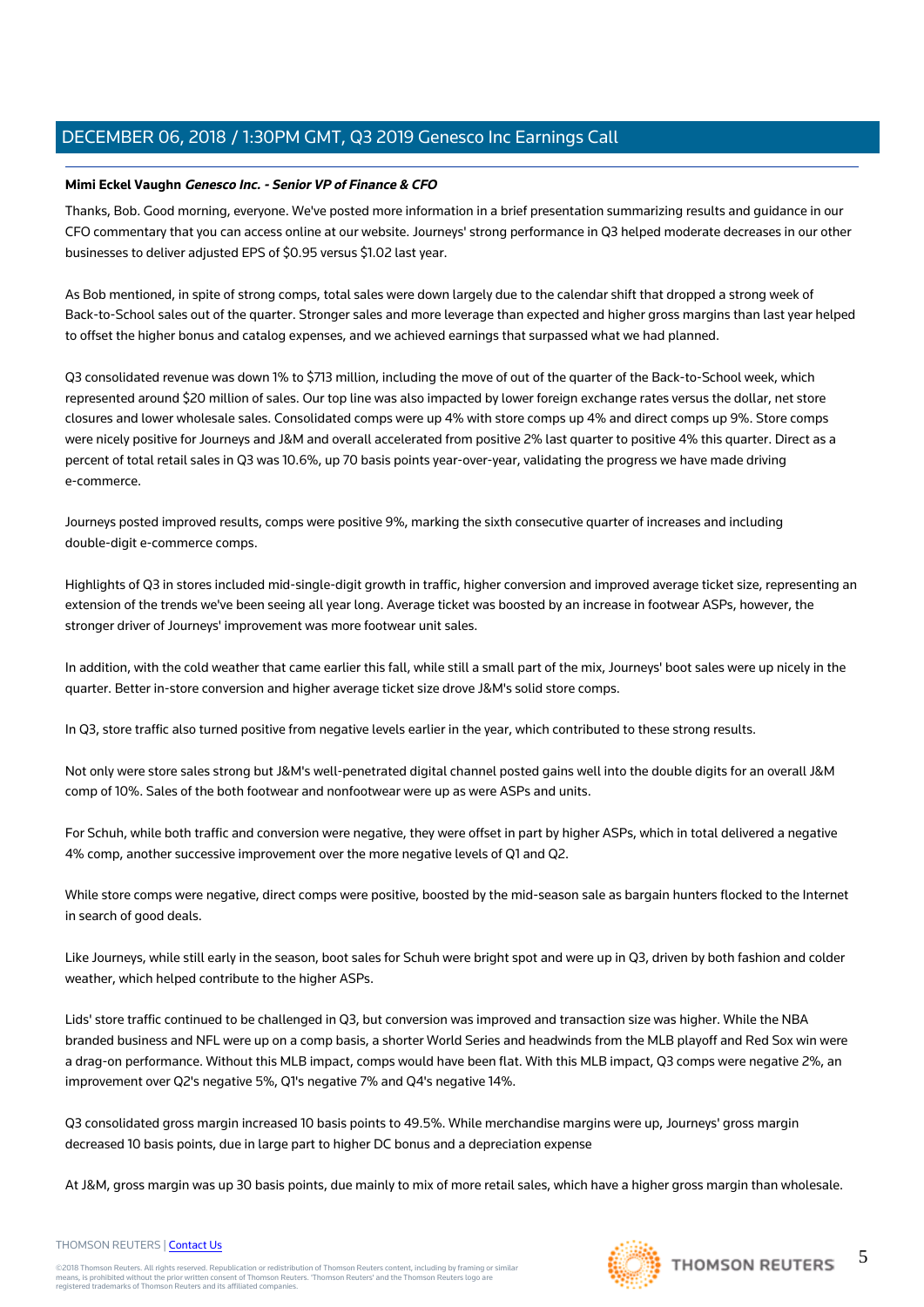Gross margin was down 80 basis points at Schuh as a result of less full price selling and more promotional activity. At Lids, gross margin was up 10 basis points even with the additional promotional activity. Finally, higher IMOs offset by higher-margin reductions drove a Licensed Brands' gross margin decrease of 20 basis points.

Total SG&A as a percent of sales increased 90 basis points to 45.9%, with leverage from rents and other areas and flat selling salaries, but with higher bonus and increased catalog expense from the shift in timing that we've discussed. The impact of these 2 was 100 basis points. In addition, the loss of sales from the loss of the BTS week in the quarter contributed to deleverage. Without this higher bonus and catalog expense, total expense dollars would have decreased by 1%. While we're pleased with the growth of our e-commerce sales and the returns we're seeing from digital investments, positive store comps, like we had this quarter, significantly helps our overall profitability due to the high fixed expense base in our store channel.

On the e-commerce side, one of the major drivers of cost is shipping expense. Given that we renegotiated our carrier contracts last year with meaningful decreases in several tiers of delivery categories, we got out ahead of the pressure that many retailers are experiencing and are currently benefiting from lower shipping expense in our direct P&L.

So in summary, Q3's net result was adjusted operating income of \$26 million versus \$31.3 million a year ago. Adjusted operating margin decreased 70 basis points to 3.7% for the quarter, Journeys' total alignment was up, other businesses were down.

Turning to the balance sheet. Inventory is in good shape as we drive to improve by 0.1 of a turn this year. Q3 total inventory was down 5% on a sales decrease of 1%, not adjusting for foreign exchange. Journeys' inventory was down 5% on the sales increase of 4%. J&M's inventory was up 7% on a sales increase of 8%. Lids' inventory was down 5% on a sales decrease of 4%. And finally, Schuh's inventory was down 8% on a sales decrease of 4% on a constant currency basis.

Capital expenditures were \$16 million and depreciation and amortization was \$19 million, as we took steps to bring the two in line with each other. We did not repurchase shares in the quarter and have \$24 million remaining under the current \$100 million repurchase authorization. Total debt at the end of the third quarter was down 63% or \$142 million versus a year ago, reflecting much lower seasonal borrowings and much stronger cash flow generation.

Moving now to guidance. Since we're in the final quarter of fiscal '19, we're narrowing our adjusted earnings per share range to \$3.10 to \$3.40, and reiterating our belief that something close to the middle continues to reflect where we would come out for the year. Though we anticipate landing in roughly the same place, the biggest change in the underlying assumptions is for better results from Journeys and J&M that offset challenges at Schuh, and to a lesser extent, the more limited headwinds at Lids from baseball. This remains a wide range because although 3 quarters of the year are behind us, around 70% of our earnings are ahead of us.

There are few variables to consider in connection with this guidance.

Number one, whether the strength in store comps will continue at the pace we've been seeing. Store comps underlying our guidance for the year now range from up 1% to up 2%. Number two, what Journeys' trend will be given the most difficult comp comparison of the year in Q4, we are now more optimistic about comps for Journeys in Q4 since November is running very nicely positive against mid-single-digit increases last year. Number three, how the NFL season finishes for Lids and whether the acceleration continues. And number four, how the holiday selling season unfolds in the U.K. and what happens to Schuh's trajectory.

While Schuh's fourth quarter comp comparisons are the easiest, given the challenges in footwear and apparel and uncertainty in the consumer environment, we now expect comps to become more negative as we end fiscal '19 for Schuh.

For the year, we continue to expect consolidated sales will range from down 1% to up 1% on the basis of 53 weeks last year versus 52 weeks this year with consolidated comps, including direct, now ranging from up 2% to up 3%. We plan to open in the neighborhood of 45 new stores, not including Macy's, just under half of these new stores are for Journeys and Journeys Kidz. We plan to close over a 100 stores for square footage decrease for the second year in a row. We expect gross margins to be up around 20 basis points overall, down from our prior expectation of up 30 basis points due to a little more promotional activity in Q4, particularly in the U.K.

#### THOMSON REUTERS | [Contact Us](https://my.thomsonreuters.com/ContactUsNew)

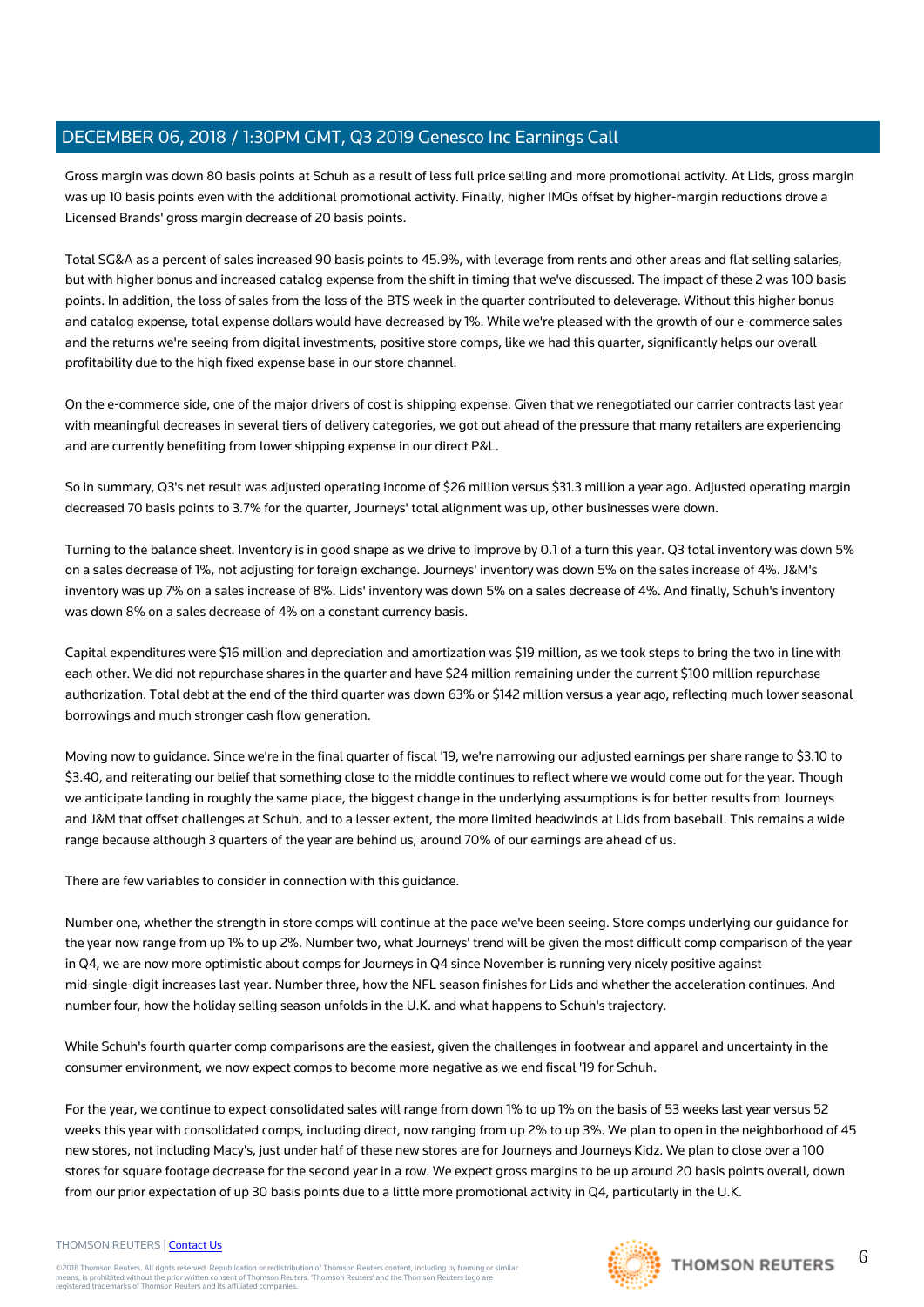We expect SG&A expense will delever in the 30 to 50 basis point range, which is 10 basis points better than our prior expectations due to the higher comps.

This all results in an operating margin percent at or few tenths below last year's level and EPS that ranges from down a little to up high single digits. One call-out relating to anticipated results is that we expect bonus expense to be around \$20 million this year versus the bonus reversal last year. Not including this bonus expense, this year's results, would show a significant improvement.

Our fiscal '19 tax rate is now estimated at close to 27%. We still expect foreign exchange will hurt earnings by about \$0.04 per share, assuming exchange rates stay where they are today.

A final reminder about guidance is last year's 53 weeks versus this year's 52 weeks, which means 1 less week of revenue and earnings in Q4 this year. In addition, after running below last year's level throughout the year, we now expect year-end inventory to be higher than last year, due primarily to a large Lids' inventory buy to bring in core product ahead of tariff increases plus some additional buys to fuel our positively comping businesses.

Capital expenditures will be around \$60 million, the lowest level in more than 5 years and down from original estimates because of fewer new stores and less extensive remodels due to shorter lease life. We'll spend about 40% of this capital on digital, IT and other projects, while investing the balance in refreshing our store fleet and opening new stores. We estimate depreciation and amortization at \$77 million.

Lastly, we assume 19.5 million average shares outstanding. This guidance assumes no stock buybacks, but we can use repurchase availability opportunistically going forward. We've talk about success managing down capital spend, and we'll finish by updating on our high-priority initiatives to decrease cost. We must reduce the store cost structure and improve efficiency in e-commerce to combat profit dilution from the expense of operating 2 channels and driving traffic to stores.

Earlier this year, we launched a profit enhancement program to take out \$35 million to \$40 million of annual expenses. We announced last time, we had identified initiatives that exceed the top end of our target of \$40 million and expected the timing of realizing the full benefit to be the back half of this year and first half of next. We've recently been focused on execution and making sure that we capture the savings that we've identified.

As part of this, we continue to have very good success with rent reductions. We've negotiated over 220 renewals so far this year and achieved in total an 18% reduction in cash rent or 12% on a straight-line basis. As a refresher, other top areas of savings are renegotiation of our freight contract, DC and warehouse expense, targeted headcount reductions already made and credit card fees among many other opportunities.

To put the cost savings in perspective, we've been battling expense increases of 3-plus percent per year, and without action, we'd have likely seen the same level of increases again this year. Excluding bonus expense, since we had none last year, we're expecting a decrease in expenses of 1% this year. This is the beginning of a multiyear effort to reshape our cost structure and allow for continued investment in stores and in digital.

# And now I'll turn the call back over to Bob.

# **Robert J. Dennis Genesco Inc. - Chairman, President & CEO**

Thanks, Mimi. The recent performance of our U.S. footwear businesses highlights the importance of brick-and-mortar retail in executing a successful multichannel strategy. In addition to our results, results from many of our industry peers paint a similar picture. They also show a growing divergence between companies that have invested in building the necessary physical and digital infrastructures to compete and win in today's consumer environment and those that have not. This is the time of the year when the recent initiatives we've implemented at our operating divisions, Journeys in particular, provides significant benefits. As such, we would like to call out a few areas within Journeys where we are seeing nice returns on our investments.

# THOMSON REUTERS | [Contact Us](https://my.thomsonreuters.com/ContactUsNew)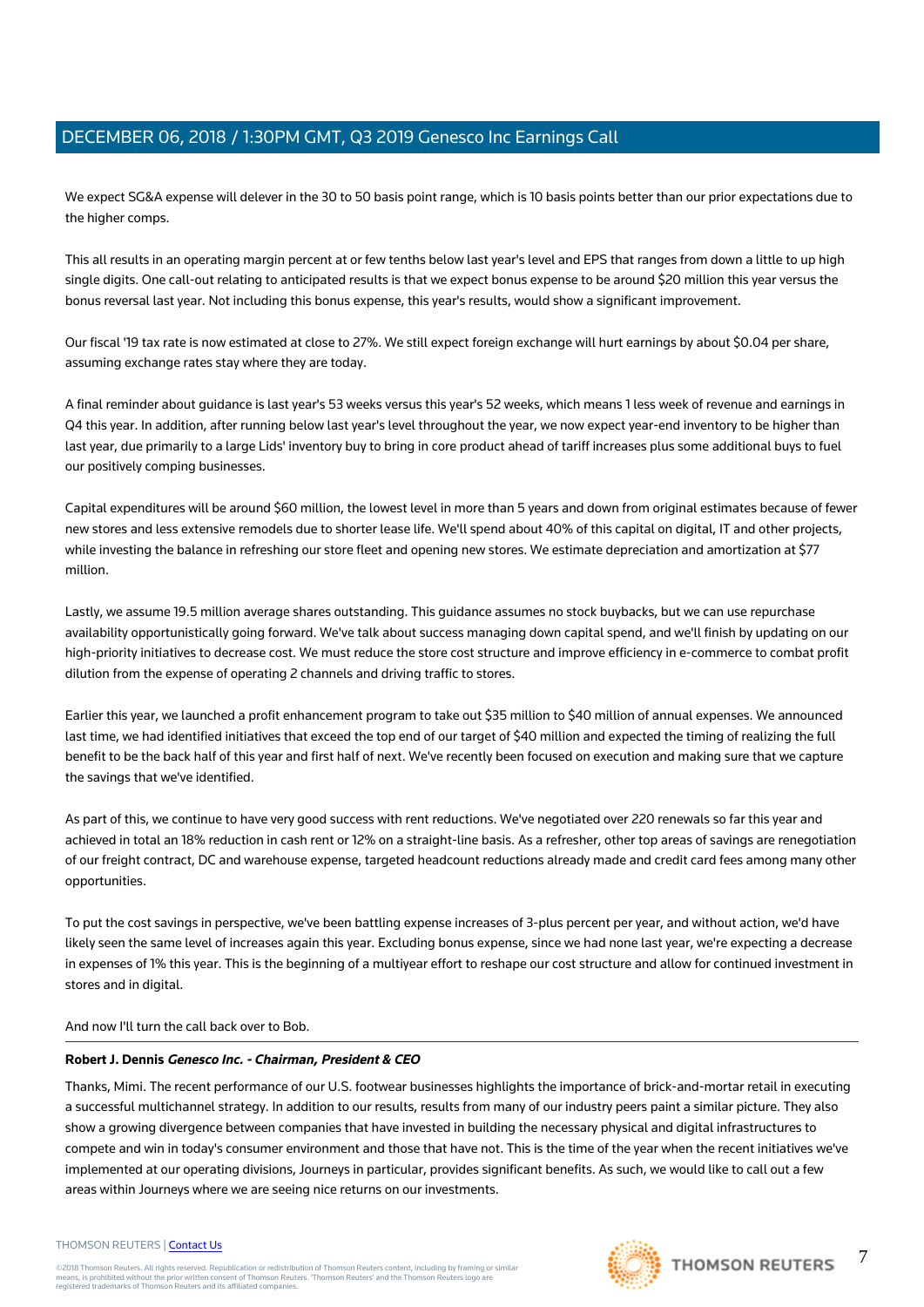The largest investment of capital in the past year related to the expansion and upgrade of the Journeys' distribution center. This included a customized module for e-commerce picking and marrying up multiple items, among other new features, all aimed at increasing the DC's speed and efficiency to get product out to the customer faster and more cost-effectively. With these upgrades, we've been able to better optimize both store and e-commerce shipping simultaneously.

On a year-to-date basis through Q3, with a much higher volume of shipments, the Journeys' DC has shipped almost 65% of all web and store orders versus less than 55% in the same period last year, while shipments from stores have decreased to similar amount over the same time frame. Shipping directly from the DC is the most efficient way to process e-commerce orders and it allows us to keep a stronger inventory position in our small footprint stores, where we have the opportunity to sell it, while also freeing up our store people to focus on selling instead of packing up orders to ship.

The separation of e-commerce and store fulfillment in the distribution process, also enabled by the DC upgrade, has allowed for improved store shipping speed as well. The expansion also enhanced speed to market by dramatically expanding the footprint and capacity for receiving and Journeys' lowered shipping cost per pair by significantly increasing the number of cross-dock case pack shipments.

On the stores' front, Journeys started the hiring process for holiday sooner and rolled out more advanced video training programs on selling and operations to give associates all the tools necessary to capitalize on each opportunity that walks in the door. In a very tight labor market, we had no problem filling the extra store employee slots we needed. In addition, we are in the final stages of completing a network upgrade across Journeys' store fleet that enhances the speed of the checkout process at the register as well as searches for product on the web complete with 4G backup.

Finally, Journeys invested in an upgraded call center that has better technology and more capacity to handle the holiday rush. As a result, calls answered within 30 seconds were up 83% on Cyber Monday. It also includes a state-of-the-art training facility that utilizes new methods like online training that allow customer service reps to be trained on order taking in 1 week versus 3 weeks last year.

And at the same time, Journeys experienced a 20% to 30% decrease in calls from customers looking for their order, thanks to the increased efficiency in the DC and the speed of getting the e-commerce orders out. This has allowed Journeys to redeploy resources at the call center to bolster our proactive chat capabilities, a revenue-driving activity that we believe will really pay off. So we view Journeys as an example that can point to other investments and initiatives across our divisions that are having similar meaningful impact.

So to conclude, I'd like to express my thanks and salute our employees throughout the company for their hard work, their talent, their dedication, which we see every quarter, but which we're especially appreciative of in this the busiest of quarters. And I particularly want to recognize our employees in the stores, in the field, in our distribution centers and in our call centers that put in extra hours so we can help our customers find the special items they're looking for and provide them with excellent service across the board. I am gratified to witness the tremendous effort and see so many great examples of excellent execution. I am truly proud to have such a great group of colleagues. My thanks to you all for what you do for Genesco. Happy holidays to everyone, and we look forward to talking to you next time.

And operator, now we're ready to take some questions.

# **QUESTIONS AND ANSWERS**

# **Operator**

(Operator Instructions) And we'll take our first question from Mitch Kummetz with Pivotal Research.

# **Mitchel John Kummetz Pivotal Research Group LLC - Senior Analyst of Footwear, Apparel Vendors and Retailers**

I guess I got a few. Bob, I think you mentioned in your remarks that November comp was running ahead of Q3. Correct me if I'm wrong on that, but could you elaborate on that? I think last quarter when you kind of gave that information, you talked about sort of how all

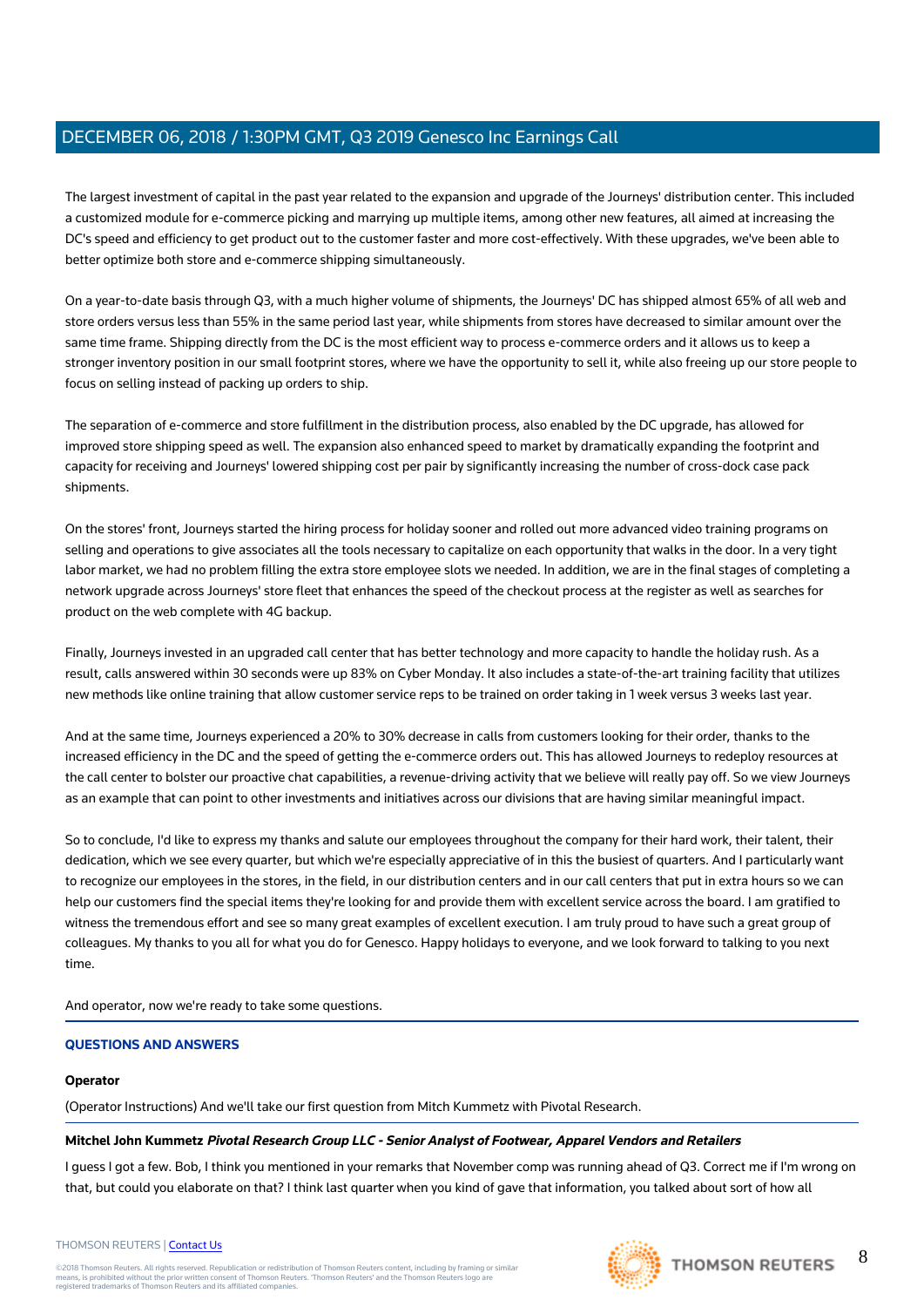concepts were running ahead. Any color on kind of how that looks on a concept-by-concept basis? I'm guessing maybe they're all up except for maybe Schuh, but you tell me.

# **Robert J. Dennis Genesco Inc. - Chairman, President & CEO**

Well, overall it's a little bit better. So I don't want to exaggerate it. It is higher, but not a big, big difference. And I also want to [admire] it just a little bit by pointing out weather. So we've had particularly good run with boots, given the early winter weather here. In terms of specific businesses, let me ask Mimi to cover that.

# **Mimi Eckel Vaughn Genesco Inc. - Senior VP of Finance & CFO**

Yes, so I think that the leader in the Clubhouse is Journeys. Journeys has been on a strong run and -- versus last year when the weather was very warm in the U.S. at this time, Journeys boot sales were up. And so that is propelling some nice increases. Johnston & Murphy also is taking along quite well. They had a 10% comp last quarter, so that's a pretty stout comparison. And the most challenging of our businesses is in the U.K., and that continues to be more challenging. In my guidance remarks, I talked about the fact that we expect a dip in comps, which have been negative for the balance of the quarter just given how difficult the consumer environment is there.

# **Robert J. Dennis Genesco Inc. - Chairman, President & CEO**

And the dynamics at Lids are worth calling out. Mimi mentioned, I'll just repeat, the fact that they had a minus 2 comp in the third quarter. But we do something called a hot-market analysis, so we pick out all the teams that were in the playoffs this year and last year and we look at how that moved the needle up or down and that was tough this year because of the Red Sox versus Houston. If you eliminate the hot-market analysis, then the rest of the Lids business was running flat, which was an improvement. And so the baseball business does have a tail on it. But as you go into the fourth quarter, the NFL and NBA will become more important than MLB proportionally a little less important. And as we mentioned, we see actually some positive momentum in our NFL business, and that's driven by some of the teams that are making nice comebacks and some players that are exciting the fan base.

# **Mitchel John Kummetz Pivotal Research Group LLC - Senior Analyst of Footwear, Apparel Vendors and Retailers**

And then just as a follow-up to that, any sort of preliminary views on the NBA season? I mean, it sounds like NBL -- I'm sorry, NFL was getting the quarter and has gotten better. You just mentioned that NBA matters in Q4, how are you thinking about that?

# **Robert J. Dennis Genesco Inc. - Chairman, President & CEO**

Very strong. Couple of things about the NBA. First, all hail LeBron, the jersey is -- it makes the Lakers one of the strongest teams for us right now, so his move is a positive effect for the business. But the overall assortment in NBA is very compelling for the consumer. And then Nike who have license has done a nice job with distribution. And so with some narrowing of the distribution, we feel like we're beneficiaries of all of that. So overall, it's really hot category for us right now, and as we said, it gets more important as we roll into the fourth quarter.

# **Mitchel John Kummetz Pivotal Research Group LLC - Senior Analyst of Footwear, Apparel Vendors and Retailers**

And then last one, just on Journeys, to drill down a little bit there. Maybe I think you said that November was strong, but against a mid-single-digit increase in November last year? I know the Journeys comps plus 11% for the quarter, just remind us where the tough comparison is in the quarter? And was it really like boots in December, like were -- exposure for you guys last year and that's where it's tough to lap, just kind of the details on that?

# **Mimi Eckel Vaughn Genesco Inc. - Senior VP of Finance & CFO**

Yes. So what we are most delighted about is that Journeys business is running strong positive comps against positives last year. And so I talked about November and I talked about the mid-single-digit increase. Our business last year got stronger in December and then even stronger in January. For the quarter altogether, you'll remember that Journeys had a plus 11% comp. And basically what unfolded is that the weather got colder as we got deeper into the fourth quarter and the sell-through of boots actually accelerated. In January, it was good and that carried over into the first quarter. And so the comparison in November is strong, but it's the easiest since we got stronger into December and to January.

#### THOMSON REUTERS | [Contact Us](https://my.thomsonreuters.com/ContactUsNew)



9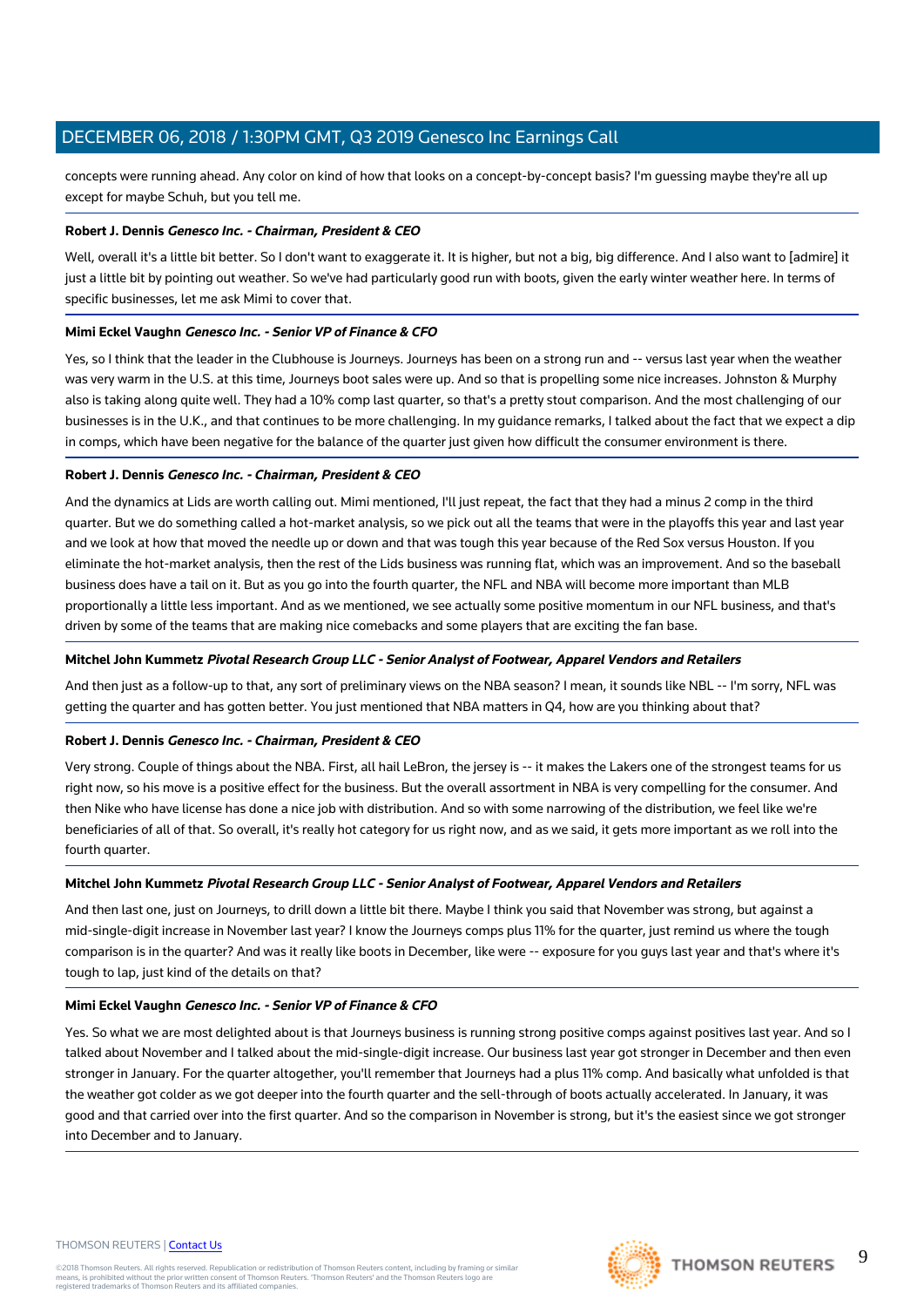## **Robert J. Dennis Genesco Inc. - Chairman, President & CEO**

While we're on the subject, one of things we're calling out, again, Mimi mentioned it, but it's -- a point about this is, the shape of our comps is very positive in the sense that brick-and-mortar has found its legs again. And so over the past 2 years or so, we've been calling out the fact that comps that tilt too heavily digital are dilutive simply because there's more variable cost in the digital business and it's more of fixed cost business with small-box retailing in particular. So the fact that we are seeing some really nice brick-and-mortar gains. If we can sustain that, that's a plus. It makes the sales increase that much more effective on the bottom line.

## **Operator**

And we'll take our next question from Janine Stichter with Jefferies.

## **Janine M. Stichter Jefferies LLC, Research Division - Equity Associate**

I just wanted to ask a little bit about Schuh. Probably there are couple of things going on there, the bigger one being the environment, and then to a lesser extent, there are some issues with product scarcity. Is there any way you can kind of parse out how much you think is the environment and then how much is some scarcity from some of these vendors and how you see that progressing? I think you have thought that by the time year -- by the time we got to the kind of the fourth quarter, some of these scarcity issues would be getting a little bit better. Just kind of the progress you're seeing there, and how we should expect that to unfold?

## **Robert J. Dennis Genesco Inc. - Chairman, President & CEO**

Yes. So the macro environment, and you can view all the data is public, that's coming out. It is really starting to show that the economy in the U.K. is getting affected by the uncertainty. And it's not just will they get to a deal, it's what will that deal do in terms of commerce and incomes in the U.K. and nervousness around those themes generally hit a discretionary spending, which is where we sit. And so reports across the board from the High Street have shown that it's been a difficult environment. So that is the factor that is the bigger variable, the one that represents the unknown. In terms of product, look, the hottest product in everybody's retail fashion chains sold out, so we're subject to that. In the athletic space, there are more brands that try to manage down supply and keep it scarce to keep the demand up, that's the marketing strategy that works. To extent that it's a narrow distribution, that's helpful for us. But when demand gets very, very focused on certain brands, then it can be an impediment because everybody wants one thing and they're willing to wait until they can get that 1 or 2 things. And so we're still subject to a little bit of that, but the thing that we are most attentive to at the moment is the overall nature of the U.K. And the last thing is that all that uncertainty also hits the exchange rate. And so we're exposed to variations in the pound versus the dollar, which have not been our friend lately. Mimi, anything to add to that?

# **Mimi Eckel Vaughn Genesco Inc. - Senior VP of Finance & CFO**

No, I think that's right. I think the scarcity issues have gotten somewhat better and it's just the consumer environment that is gotten worse.

#### **Janine M. Stichter Jefferies LLC, Research Division - Equity Associate**

Okay, great. And then I just wanted to clarify. I think you said ASPs were up for Schuh, is that just a function of mix?

# **Mimi Eckel Vaughn Genesco Inc. - Senior VP of Finance & CFO**

Yes, they were up and they were helped by boots. So it's colder in the U.K. this time this year too and so that is -- that's helping ASPs overall.

#### **Operator**

And we'll take our next question from Jonathan Komp with Baird.

# **Jonathan Robert Komp Robert W. Baird & Co. Incorporated, Research Division - Senior Research Analyst**

Maybe just a higher-level question, but I want to maybe first ask on this year, with the comps strengthening in a little ahead of plan, but not a lot of change in the earnings outlook. I just wanted to maybe ask more specifically kind of a difference between those?

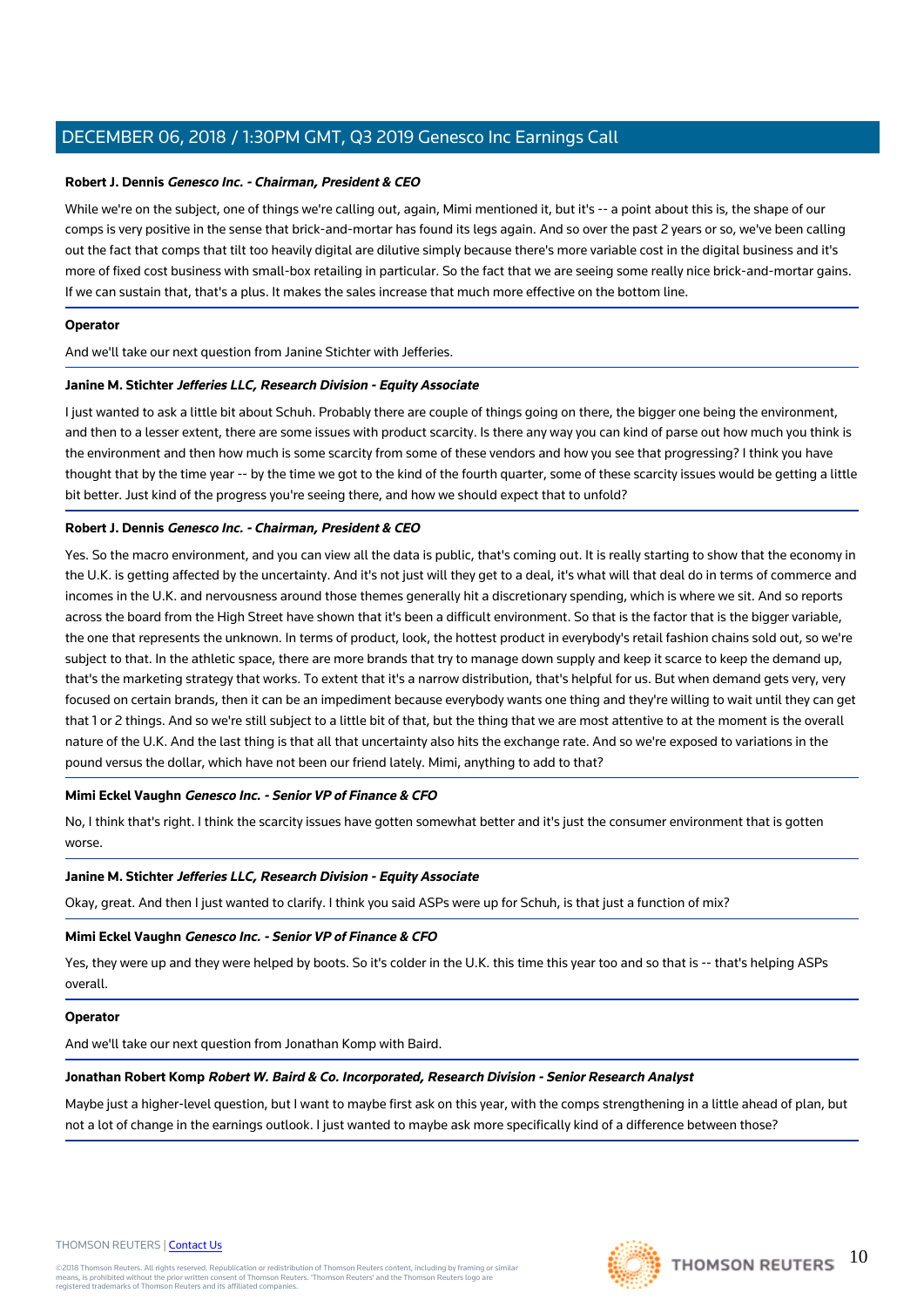## **Robert J. Dennis Genesco Inc. - Chairman, President & CEO**

Yes. So look, Mimi had called it out, again another thing worth repeating is we have a big bonus accrual being put together this year. So if you took last year's scenario where we actually had some bonus reversals and you're familiar with how our bonus banks work, so we had reversals last year, not a big one, but meaningful. And then this year, we are accruing a lot of bonus, given that this will be our first -if you take the midrange of the guidance, this is our first increase in 4 or 5 years. And so we are finally, thankfully, being able to reward more of our employees with bonus. I think that's very important for us to do. So if you added that bonus difference back, then you do have a very meaningful improvement in earnings, and that's the distinction. Mimi, anything else you want to add to that?

# **Mimi Eckel Vaughn Genesco Inc. - Senior VP of Finance & CFO**

Yes. And so John, I think the other thing specifically to add on to what Bob said is that, in the fourth quarter, we are anticipating a bit more promotional activity for Lids and for Schuh. We are determined to make sure that inventories are clean at the end of the fourth quarter. And given some of the softness in sales, we're going to take the action necessary. So that will drive comps and help comps, but we're going to give up a little bit on the margin line. We will regain some by a little bit less deleverage. But to Bob's point, the bonus expense this year does cause the deleverage. If I said otherwise, we expect that expenses would be down, but that is a one-time event going against no bonus for last year.

## **Jonathan Robert Komp Robert W. Baird & Co. Incorporated, Research Division - Senior Research Analyst**

Okay, that's very helpful. And then maybe just a follow-up. As you look forward to next year, it's a little hard just to know the exact pacing of some of the rent reductions and the broader corporate expense actions. Are you intending to signal that there could be kind of a step change in the cost outlook for your business? Just thinking about kind of the ability to leverage different levels of sales growth, do you see a big change ahead as you look forward to next year?

# **Robert J. Dennis Genesco Inc. - Chairman, President & CEO**

So as you look forward to next year, the big themes are of -- it's all about comp sales. I mean, we can play expenses all day long. But driving sales is the key to really expanding on our profitability at our company, given the small-box nature of our business and the heavy fixed cost component. And so we like the trend that we're on. We like the trend that's going on in the mall. If you look at ShopperTrak information and you look at traffic into apparel and accessory stores, this year, it has finally flattened out roughly versus last year versus 4 years of pretty significant decline on top of decline. So there's something going on in the marketplace where people are saying, I'm willing to go back to the store. And so we look at that and we look at our current comp trend and we say, what we -- maybe we have turned the corner, that would be the huge plus. And then as I mentioned before, comps are great, store comps are really great for us because of the cost structure. And then layered on top of that, of course, is what you referred to was expenses. And we think what we will be able to continue, particularly, in the rent world to go after improved rents, because we still have rolling leases, we've got our lease life shortened up nicely. So we revisit rents more frequently, but we don't get to see everyone every year. And so we have still multi-years of rent reviews coming up, which give us the option to either get the rent settled down to where it needs to be or to close that store because it's underperforming. So we think we still have a lot of potential on the rent line, and then beyond that, we're going to continue on the cost program looking for other opportunities.

#### **Operator**

And we'll take our next question from Laurent Vasilescu with Macquarie.

# **Laurent Andre Vasilescu Macquarie Research - Consumer Analyst**

I think your net closures are shaking out to be around 50 locations for this year. Do you have any high-level thoughts on the number of store openings and closures anticipated for next year and possibly by concept as well?

# **Robert J. Dennis Genesco Inc. - Chairman, President & CEO**

Let me give you sort of the themes here, and then I'll pass it to Mimi. The theme is that, first of all, we're -- right now the structure of our business overall is, we're equally profitable across A malls, B malls and C malls. So when we get in the room with a landlord, we're taking every store on its own and saying, can we get to a deal more often than not with a short-term lease that allows that store to earn its cost of capital. And if we can, we keep it open. And our experience so far has been that we have more opportunities to keep it open than generally we expected. And so -- and we don't think that pattern is going to change a whole lot. So it's a little uncertain as to therefore

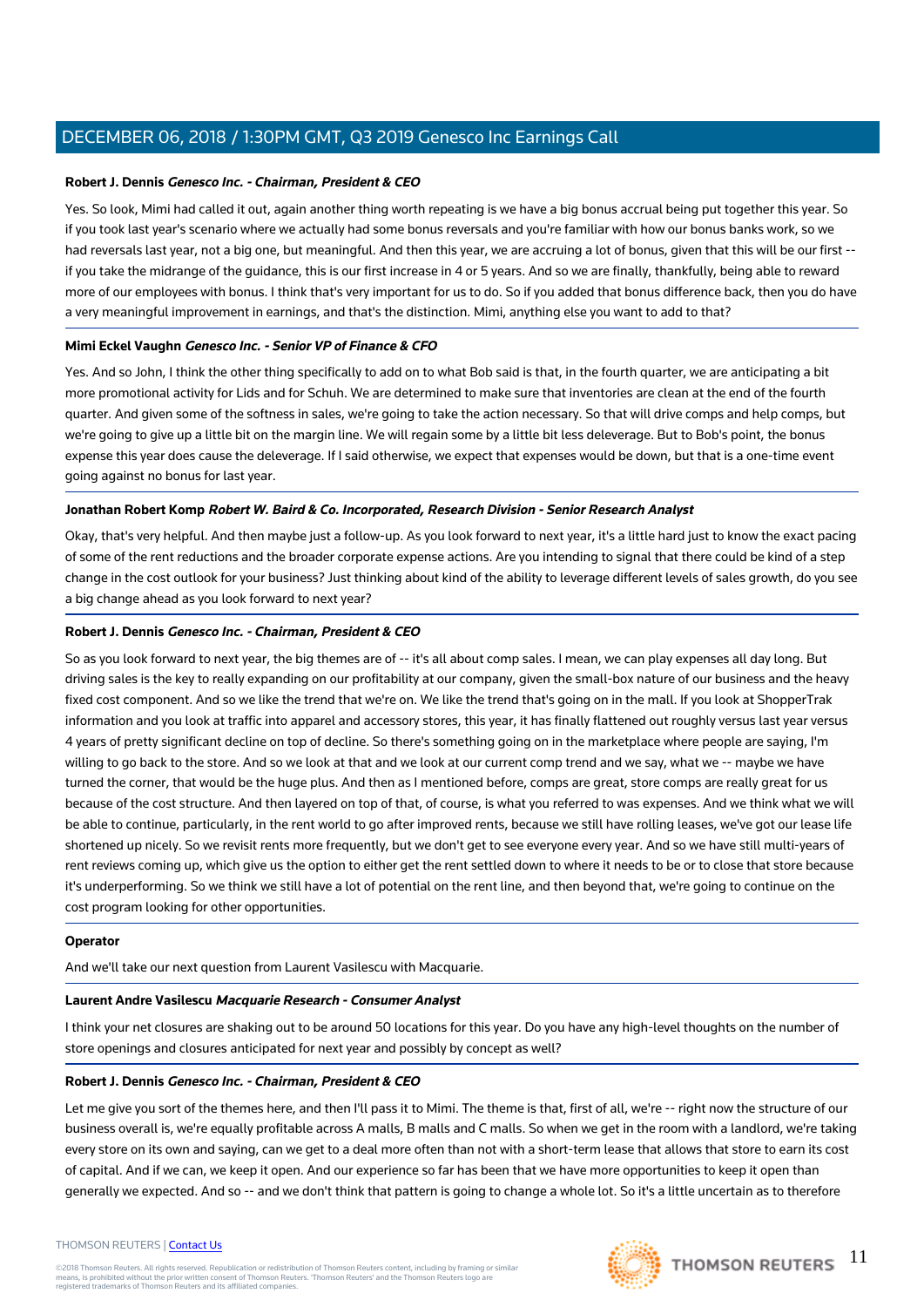how many stores we'll keep open, and that is all hooked to the theme, which we've mentioned before, that if we have a store, and we do close it, we don't make an assumption that we pick up a lot of that business with the closure of that store by other stores in that market or by digital business. And so our theory is that if we can make money in any individual store with an attractive rent deal, then that's what we're going to do. And I'll also just highlight as part of that, what's interesting in this whole dynamic is that we are still also opening some new stores. So the number that Mimi gave you was net, and we're doing that because we're seeing for some of our concepts opportunities to get in the malls that really weren't available to us or not available to us at the rent structure that we really believe we need to have, and we track those very carefully. And those new stores in aggregate are returning their cost of capital nicely. So the other factor that's affecting the net number is that we actually do open some stores.

# **Mimi Eckel Vaughn Genesco Inc. - Senior VP of Finance & CFO**

So, I think that's right. Bob's got those things right that we have some nice opportunity with our Journeys Kidz concept. We have fewer than 250 stores, and we think there is more growth available there. And then the balance of our opportunity right now in concepts like Journeys that are well penetrated are these opportunistic fill-ins. And believe it or not, there are more than a handful of locations in really strong A malls that we haven't been able to get the rent deals to work out before and we are now able to get them to work out. So I'd anticipate that next year -- the shape of next year's opening is going to look very much like this year's.

# **Laurent Andre Vasilescu Macquarie Research - Consumer Analyst**

Okay, that's very helpful. And then I want to follow up on the licensed business. I think in the CFO commentary, it talked about termination of a very small brand. I'm just curious to know what the size -- revenue size is for that business? And then, yes, any further thoughts on the licensed business with regards to Dockers?

# **Robert J. Dennis Genesco Inc. - Chairman, President & CEO**

Well, we've had the small brand that we terminated. We had the license for Bass, which we thought we could grow into a really attractive business that didn't work out anywhere near as well as we'd hoped and so we terminated that license. So you see the shrinking of the revenues there is primarily related to the wind-down of the Bass license.

# **Laurent Andre Vasilescu Macquarie Research - Consumer Analyst**

Okay. A point of clarification on the question was, I think your license agreement with Dockers that \$70 million business was coming up for renewal. Any thoughts on that business going forward?

# **Mimi Eckel Vaughn Genesco Inc. - Senior VP of Finance & CFO**

Yes. So we have renewed the Dockers license, and look, we have a great infrastructure in the Licensed Brands business. We have had a lot of success over the years plugging in new brands over the recent past and continue to believe that there are good opportunities to add on to the Dockers infrastructure.

# **Robert J. Dennis Genesco Inc. - Chairman, President & CEO**

Absolutely. So we are in the business of trying to find other licenses that can add to what we have on that platform.

# **Operator**

And our next question comes from Erinn Murphy with Piper Jaffray.

# **Christian Michael Yonkoski Piper Jaffray Companies, Research Division - Research Analyst**

This is Christian Yonkoski on for Erinn today. Just to touch on Journeys quickly. Yes, Journeys posted a pretty impressive comp this quarter, but it doesn't seem like really solid flow-through on operating margin line. Can you maybe talk about whether that was just strictly the bonuses and some of these investments in like the call center? Also if there's any other factors we should think about. And then also how to think about the leverage point going into next year?

# **Robert J. Dennis Genesco Inc. - Chairman, President & CEO**

Well, easily the biggest factor is the increased bonus.

#### THOMSON REUTERS | [Contact Us](https://my.thomsonreuters.com/ContactUsNew)

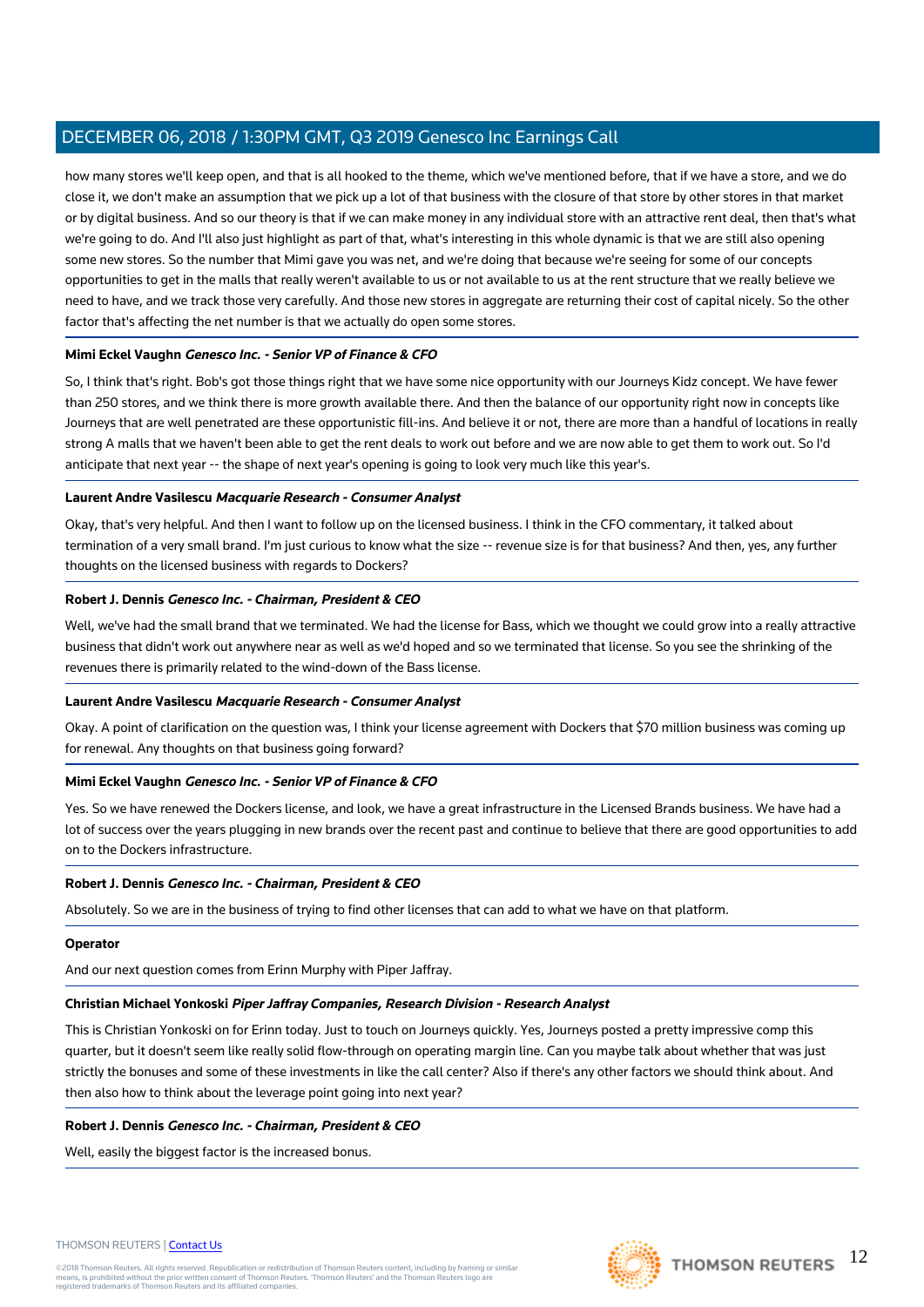# **Mimi Eckel Vaughn Genesco Inc. - Senior VP of Finance & CFO**

Yes. No, I think that's right. The bonus is -- Journeys booked several million dollars of bonus and but for that. And again that's against no bonus for last year and there is also a shift in the timing of catalog expense and that shift in timing also affected Journeys in the quarter as well. I think without those two things, Journeys operating margin and flow-through would have been quite good. I mean on the strength of those comps, plus the combination of the cost reduction, which has absolutely taken root at Journeys, there is some very nice depository route side of those items.

# **Christian Michael Yonkoski Piper Jaffray Companies, Research Division - Research Analyst**

Okay, that's very helpful. And then in terms of promotional activity for Lids and Schuh, how should we kind of think about the promotional levels going forward? I know you mentioned that they'll likely be very promotional in Q4. But is this the level we should expect for the foreseeable future? Or how should we think about this in the future quarters?

# **Robert J. Dennis Genesco Inc. - Chairman, President & CEO**

They're going to be more promotional, and they're going to do what they need to do to compete in the marketplace. So in the case of Schuh, that very much depends of the nature of the economy and how the High Street is reacting to that economy. So like any good retail, you're going to do what you need to do in a situation like that. Lids is more promotional, but interestingly the margin isn't taking as big a hit because one of the other -- the offset to that which they're doing very well is the discipline on when we take our markdowns for a lot of general clearance, and Lids has significantly improved with a positive effect on margins. The theme there basically is taking earlier discounts on teams that are not going to make the playoffs, which is usually the pivot point for a falloff in demand. And so what we've gotten better at doing, we have a terrific merchandising team there, is recognizing when to take our first hit and to get significant liquidation at better margin to keep overall margins in better shape. So that's the offset, and it's the same story. We're going to do what we need to do to compete in the marketplace.

# **Mimi Eckel Vaughn Genesco Inc. - Senior VP of Finance & CFO**

Yes. I think that's right. Just on Lids specifically and then on Schuh specifically for the fourth quarter, I think we found some creative ways to promote to really drive the Lids business and we'll continue to do that in the fourth quarter. And as Bob said, it has -- the net effect of it has been to -- accretive to gross margin dollars. So that's the story with Lids. On Schuh, if you'll recall, last year's fourth quarter was extremely promotional after a really solid year last year, the U.K. market that was really the turning point and the tipping point, and we had more inventory because we had expected a stronger sell-through -- stronger sell-throughs in the period. So versus last year, we're in much better shape on the inventory front. We have inventories planned for a challenging market. The most recent turn in the market has shown us that it's going to be a little bit more challenging than we expected. We still expect that Schuh's gross margin will be up versus last year, which was quite challenging. And so that just helps get some perspective and then going into next year, when you can anticipate a tough consumer environment, you can moderate your inventories to accommodate that, and that's what we'd intend to do for next year.

# **Christian Michael Yonkoski Piper Jaffray Companies, Research Division - Research Analyst**

Okay. And then just the last one from us today. Is there any update on the search process for a new CFO or anything you can share there?

# **Robert J. Dennis Genesco Inc. - Chairman, President & CEO**

Yes. We're still on the plan for Mimi to move to COO. As we went through the sale process at Lids, we wanted to settle that out to try and get the CFO process in a better situation. And so that is still on our agenda.

# **Mimi Eckel Vaughn Genesco Inc. - Senior VP of Finance & CFO**

But we had a bit of hiatus on that.

# **Robert J. Dennis Genesco Inc. - Chairman, President & CEO**

But we had a little bit of a hiatus because we've got other -- we had some other things going on.